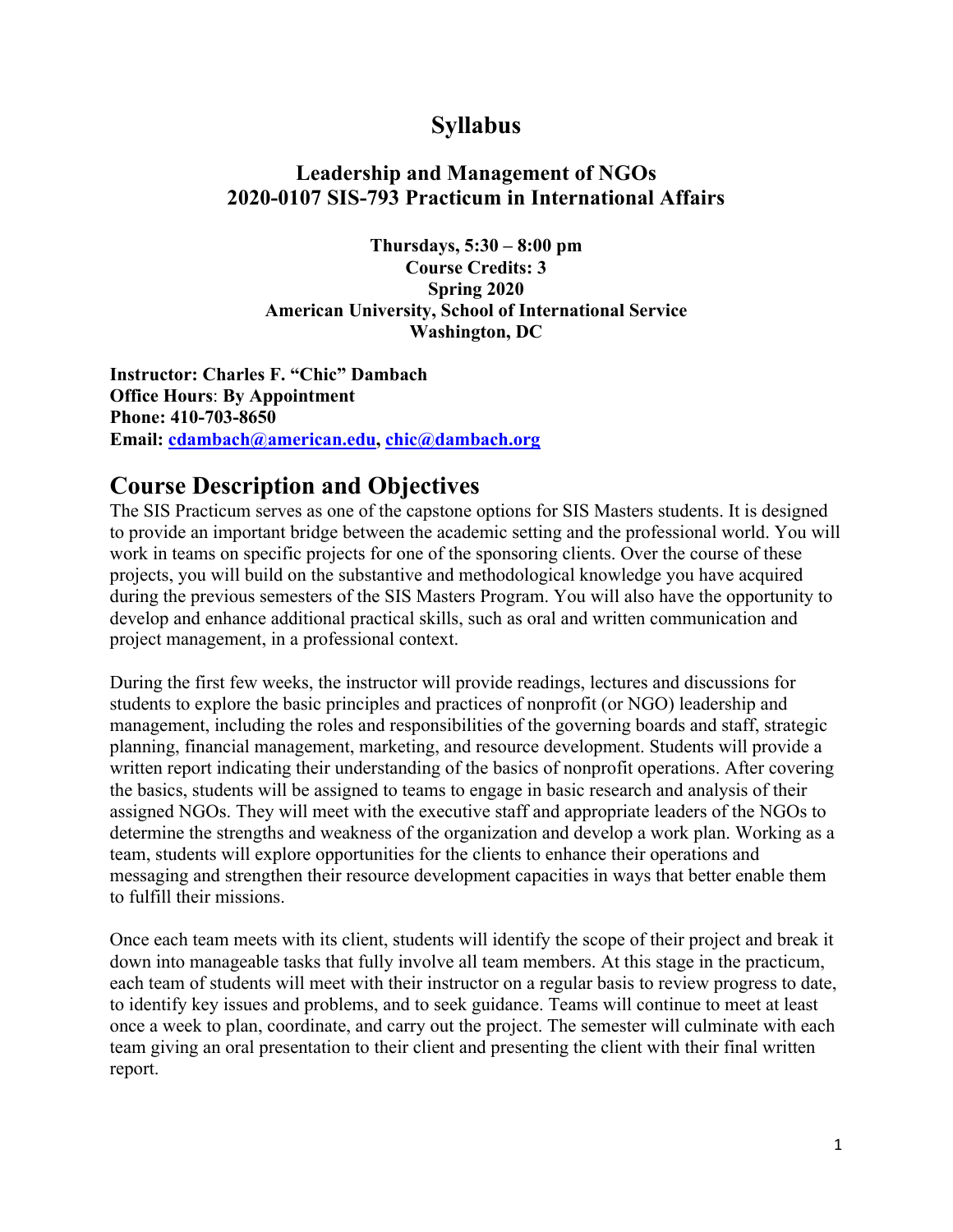- **Scope of Work (or Terms of Reference):** After approval by the client and professor, the statement of work is to be submitted to the Director of SIS Experiential Learning.
- **Presentation Bootcamp:** Teams will have an opportunity to present their reports in draft form to get feedback prior to final presentations.
- **AU Presentations:** Teams will present their reports and recommendations to AU faculty and guests prior to final presentations to clients
- **Final Client Presentations**

### **Please note: all final deliverables are due by the day of the scheduled end-of-course.**

Stephanie Fischer is available to students throughout the semester for assistance and coaching on general practicum issues and on consulting skills. Her contact information is: fischer@american.edu, (703) 340-6030, office, SIS 244 Office hours, https://stephaniefischer.youcanbook.me

## **Clients and Projects**

It is important to note that the team projects are to provide added value to the client organizations. Students should not view the Practicum as an independent study or as an academic research paper. The project's focus should be on the client's problems, needs, aspirations and requirements. From the university's viewpoint, the Practicum should provide a first-rate learning experience for the student. From the client's viewpoint, the team should produce tangible, actionable results, and therefore any incremental learning by the student is a collateral benefit and not the primary objective. When these perspectives merge to the benefit of all the stakeholders in the project, students can claim success.

The client organizations for this spring offer fascinating opportunities for students to learn about organizations engaged in vital issues and for the teams to help the clients address their challenges. Descriptions of the client organizations and the primary contact at each one. The specific projects and outcomes will be determined by the students and clients together for mutual benefit.

### **Institute for Economics and Peace (IEP) http://economicsandpeace.org/**

Mission: To help create a world that is more peaceful and fulfilling for the majority of the people on the planet. We aim to create a paradigm shift in the way the world thinks about peace. We use data-driven research to show that peace is a positive, tangible and achievable measure of human well-being and development.

The IEP is the world's leading think tank dedicated to developing metrics to analyze peace and to quantify its economic value. It does this by developing global and national indices, calculating the economic cost of violence, analyzing country level risk and understanding positive peace. The research is used extensively by governments, academic institutions, think tanks, nongovernmental organizations and by intergovernmental institutions such as the OECD, The Commonwealth Secretariat, the World Bank and the United Nations. The Institute was recently ranked in the top 15 most impactful think tanks in the world on the Global Go To Think Tank Index.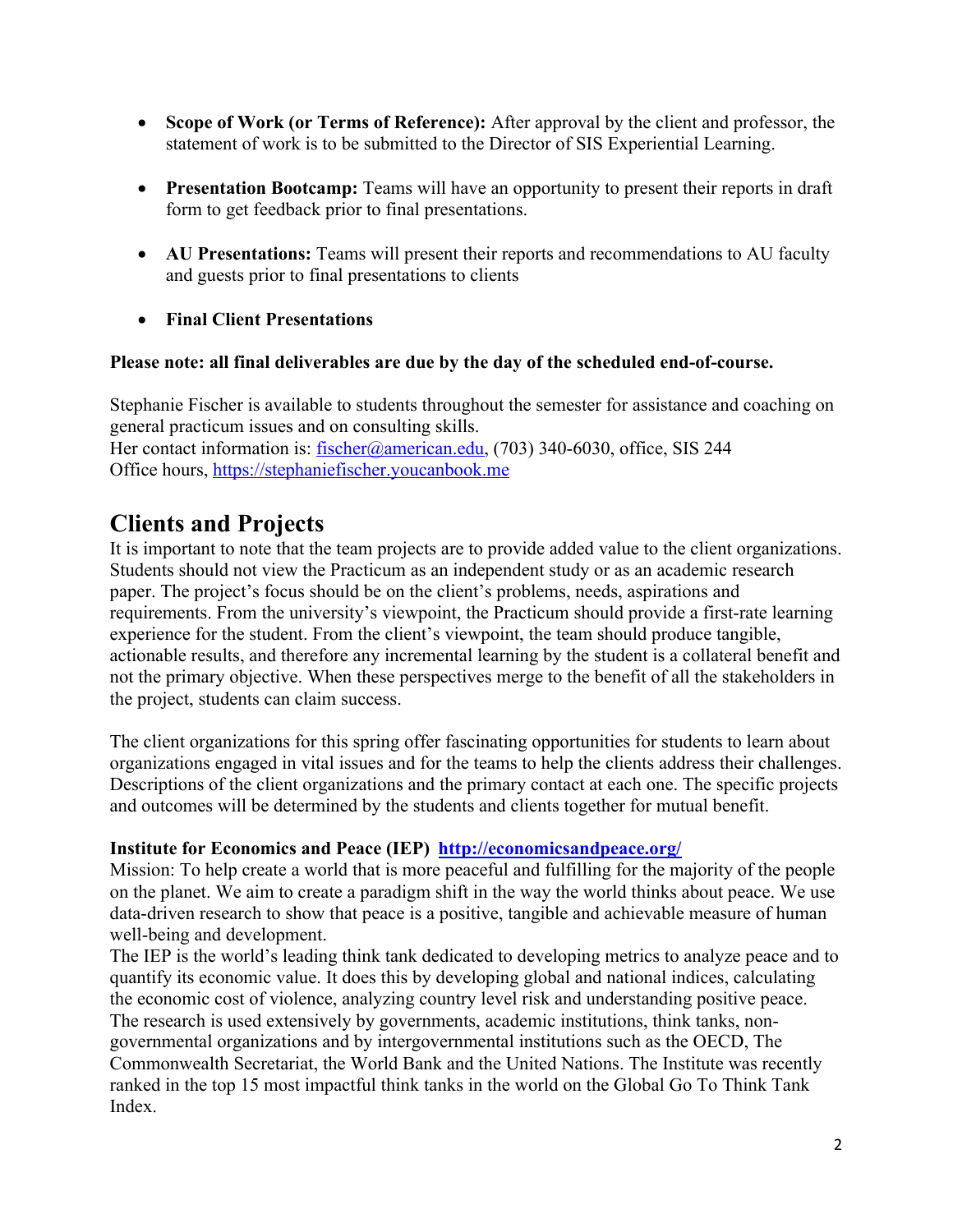Founded by Australian IT entrepreneur and philanthropist Steve Killelea in 2007, the IEP is based in Sydney, and it impacts traditional thinking on matters of security, defense, terrorism and development. The project will focus on IEP USA and the Global Symposium of Peaceful Nations.

### **Michael Collins**

#### Executive Director, The Americas

Collins is based in New York City. He became the director of IEP USA in June 2019, and he organizes events and opportunities to present IEP research to policy makers in the US and at the UN in New York. He supervises IEP programs and projects in Mexico and throughout the hemisphere, and he builds partnerships with the UN, World Bank and similar institutions and seeks grant and contract opportunities.

Previously, he was director of education for Build Change, a non-profit organization dedicated to reducing deaths, injuries and economic losses caused by earthquakes and hurricanes in emerging nations. His role was to help provide affected communities with the knowledge, skills and resources they needed to quickly recover. Within one year, his team was able to help over 1,500 homeowners rebuild their homes safely.

### **Search for Common Ground (SFCG) https://www.sfcg.org/**

Mission: To end violent conflict. It's our purpose — our call to action.

Instead of tearing down an existing world, we focus on constructing a new one. We do this through a type of peacebuilding called conflict transformation. Meaning: we look to change the everyday interactions between groups of people in conflict, so they can work together to build up their community, choosing joint problem-solving over violence. We seek to transform the way the world deals with conflict, away from adversarial approaches, toward cooperative solutions. Vision: Our ability to deal with conflict affects how we handle every issue humanity is facing. Whether global in nature, such as poverty, hunger or the environment, or closer to home, such as family or community relations, we face daily challenges to our abilities to deal with conflict constructively. So, our vision is of a world where:

Differences stimulate social progress, rather than precipitate violence.

Respect for and cooperation with those we disagree with is considered the norm for individuals, communities, organizations, and nations.

### **Michael Shipler**

Associate Vice President, Strategy and Program Quality

Shipler has served as Search for Common Ground's Associate Vice President, Strategy and Program Quality since July 2018. In this role, he leads strategic planning for Search's multicountry conflict geographies and supports field teams in implementation of high quality programming.

He first joined Search in 2002 as the Children and Youth Program Associate. He went on to become Director of Children and Youth Programs, Director of Programs in Nepal, and Asia Regional Director, overseeing programming in eleven countries and supervised offices in Indonesia, Kyrgyzstan, Myanmar, Nepal, Pakistan, Sri Lanka, and Timor Leste.

In his time at Search, Michael has initiated a wide range of peacebuilding programs. He established Search's offices and multi-pronged programming in Nepal, Myanmar, and in Central Asia. Additionally, he founded Search's Children and Youth Division, which has gone on to play a significant role in creating Security Council Resolution 2250 on Youth, Peace and Security. He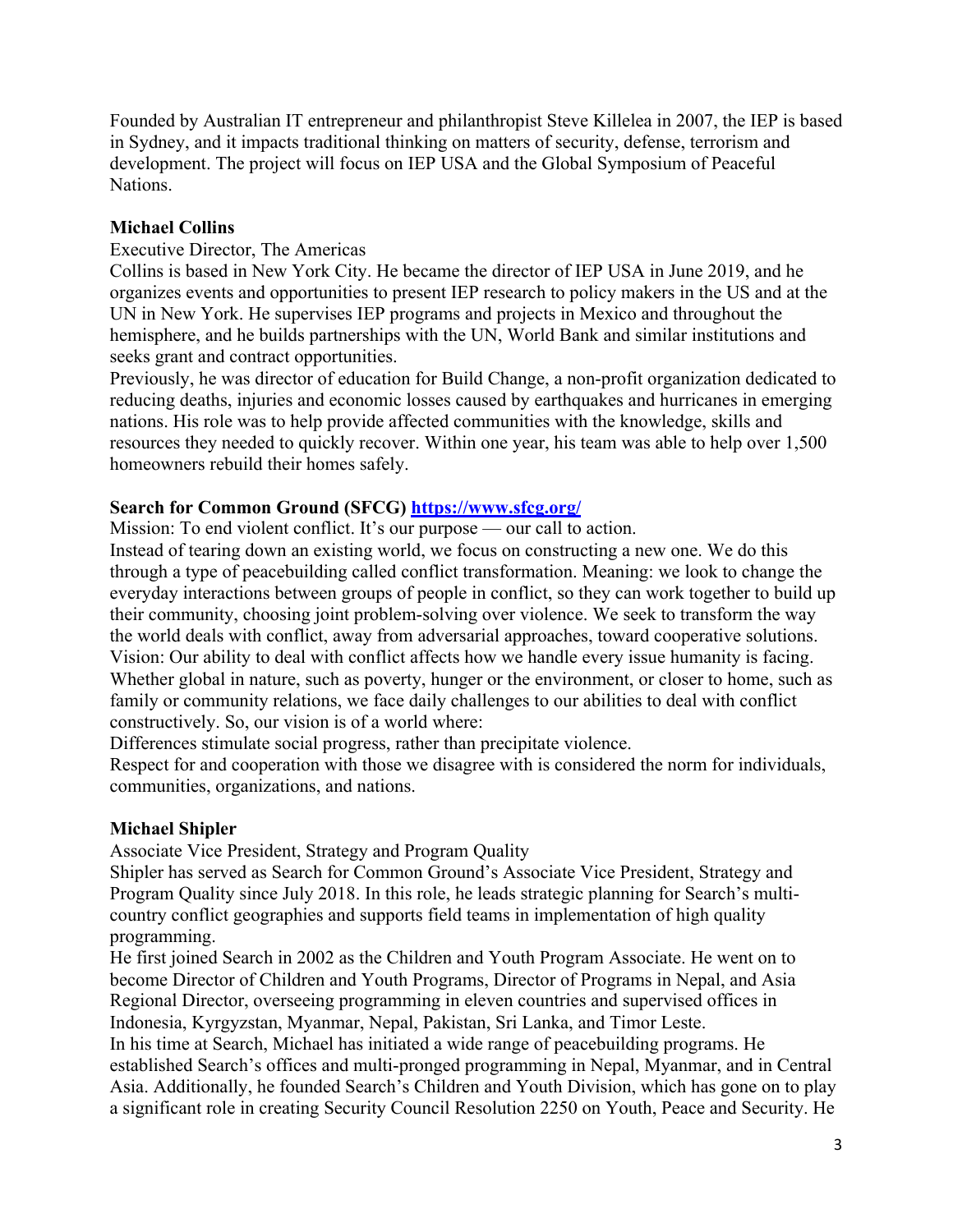co-led a global communications for social change initiative, The Team, which combined the power of storytelling, football (soccer), and television to promote peace and was the co-creator of Madam Prime Minister (Singha Durbar), an innovative political television drama series in Nepal which engages youth in governance and promotes inclusive leadership. He has worked in over 20 countries across Asia, Africa, the Middle East, and Latin America, including some of the most conflict-affected parts of the world, implementing programming ranging from Track II dialogue to security sector reform. While working for Youth for Peace, a youth-led organization in Cambodia, he developed a leadership program supporting young people to avoid violence and contribute to reconciliation in their own communities. He is a former board member of the Alliance for Peacebuilding and the author of The Dancing Country and Other Stories.

Originally from the Washington, D.C. area, Michael is holds his MA from Kings College in London.

### **DT Global (DTG) https://dt-global.com/**

From early stage crisis and stabilization assistance through to economic development, governance, and environmental work, DT Global provides a continuum of support to communities along the development spectrum. We deliver solutions across five principal development areas: Economic Growth, Environment & Infrastructure, Human Development, Governance, Stabilization & Transition

Leveraging our experience working in fragile and conflict-affected environments, DT Global has developed a participatory, inclusive, and data-driven analytical framework – Sensus – to help our partners design hyper-local interventions that mitigate the underlying causes of violence, instability, or community dysfunction.

At DT Global, we support communities as they stabilize crises, transform conflict, and build lasting peace. By promoting self-reliance and human dignity, we create a strong foundation for local empowerment and growth. Our Stabilization and Transition practice offers expertise in conflict prevention and mitigation, stabilization, resilience, countering violent extremism (CVE), and peacebuilding. Our global team partners with civil society, media, traditional leaders, and governments to manage conflict, disincentivize radicalization, and increase stability. We design and implement collaborative, rapid-response, context-specific programming grounded in our decades of technical expertise and state-of-the-art evidence-based analytics. Through our adaptable, responsive programming, we work with communities to build trust, promote cohesion, and enhance resilience.

### **Cameron Chisholm**

#### Vice President

Cameron M. Chisholm is an experienced and passionate global peace and development executive with more than 15 years of proven ability to build global strategy and drive effective operations. He is currently Vice President and co-founder of DT Institute, which is part of the DT Global Family of companies pioneering a new model for effective development assistance. Cameron seeks to infuse an entrepreneurial spirit into his work that encourages creativity and enables teams to move in new directions that lead to greater success. He inspires staff, students, alumni, and Boards to push the boundaries of peacebuilding and constantly innovate in research, products, and services.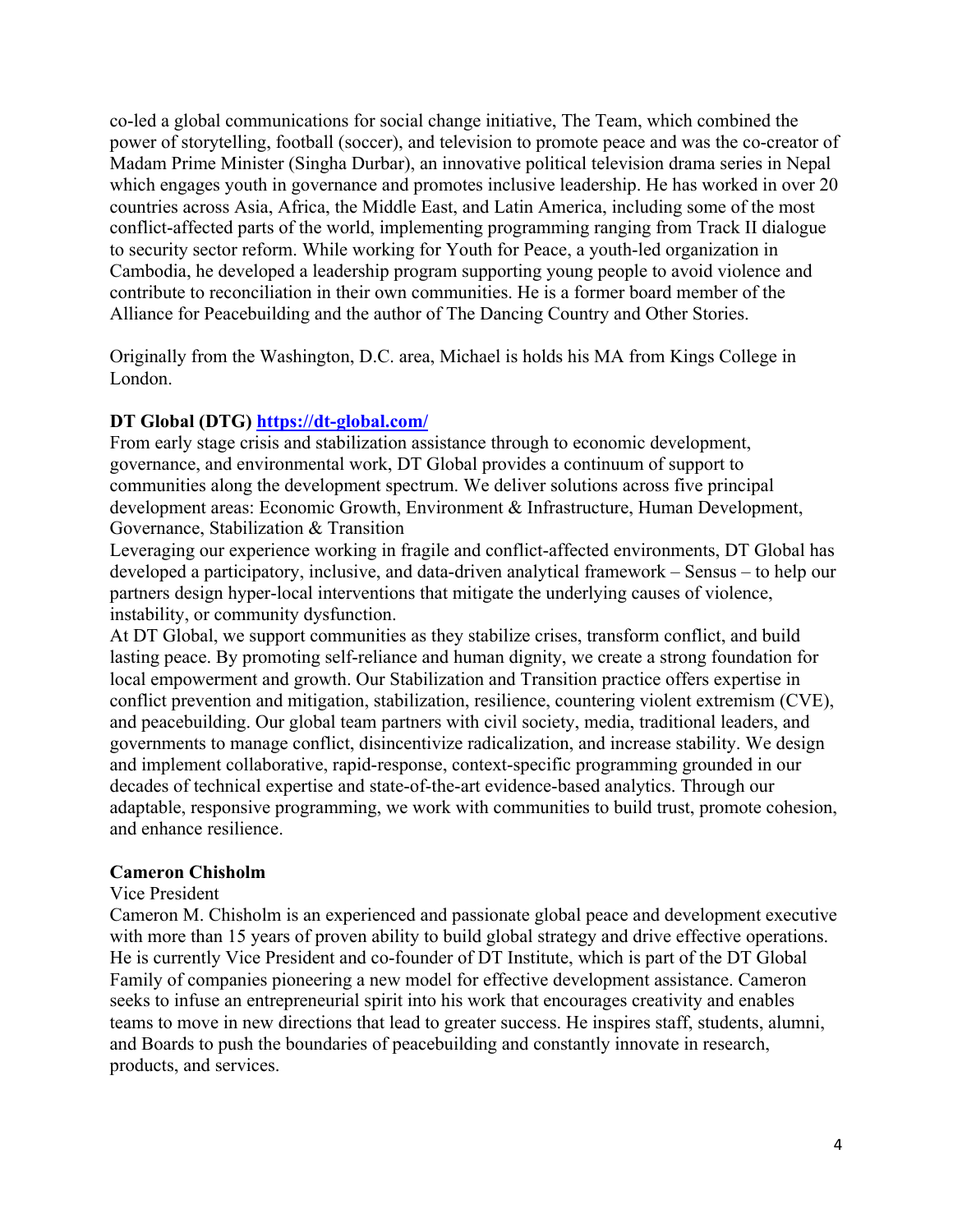Previously, Cameron served as Vice President, Creative Learning (CL) where he led the International Peace & Security Institute (IPSI) division. IPSI was an independent organization for seven years before CL acquired it, and Cameron served as the Founder and President. Before founding IPSI, Cameron worked with the World Bank, CEWARN, the U.S. Department of State, and The Carter Center. He has a B.A. from Emory University and a M.A. from the University of Bradford. He is an adjunct professor at the George Washington University Elliott School and Georgetown University Department of Government. He is a Rotary Peace Fellow Alumnus and a Truman National Security Fellow.

# **Learning Outcomes**

By the end of the Practicum, each student will be able to:

- Understand the fundamentals of nonprofit leadership and management, including the structures, financial analysis, strategic planning and resource development.
- Research and conceptualize a problem, define the scope of the project and break it down into workable components (Analytic).
- Work effectively as a team member by identifying key tasks, sharing responsibility for the project, and ensuring all deadlines are met (Teamwork and Project Management).
- Establish a positive working relationship with a client by understanding the client's needs and deadlines, following up with client requests, and managing expectations (Client Relations).
- Deliver an organized, articulate presentation to the client with effective remarks and graphical aids (Oral Presentation skills).
- Prepare a professional, cleanly written document that identifies the client's problem and offers thoughtful analysis and recommendations (Written Presentation).

# **Course Policy**

In addition to being an important capstone project, the Practicum serves as a visible statement of the School of International Service and its graduate students to outside organizations. As such, it is important that students conduct themselves at the highest professional level. Students selected for Practicum courses are expected to fully participate in the program from the earliest stages to the final report. It is expected that Practicum students serve as responsible team members who are involved in project management, respectful of team deadlines, and conscientious of the larger needs of the team and the client. Students must also respect the client relationship and the terms set forth in the client agreement letters regarding client records, personnel, confidentiality or nondisclosure requirements. Students who do not conduct themselves in a professional manner will be removed from the Practicum and receive a failing grade for the course.

All sponsoring clients are informed that they have an open link to the instructor at any time during the semester to discuss any matters of relevance about the project and project team. The instructor, however, is not the leader of the project but rather a coach for the team to perform their work for the sponsoring client.

At the end of the Practicum, students will have the opportunity to present their final written report to the client. In most cases, SIS will provide funding to cover multiple copies (up to 10) of the reports and executive summaries for distribution to the client.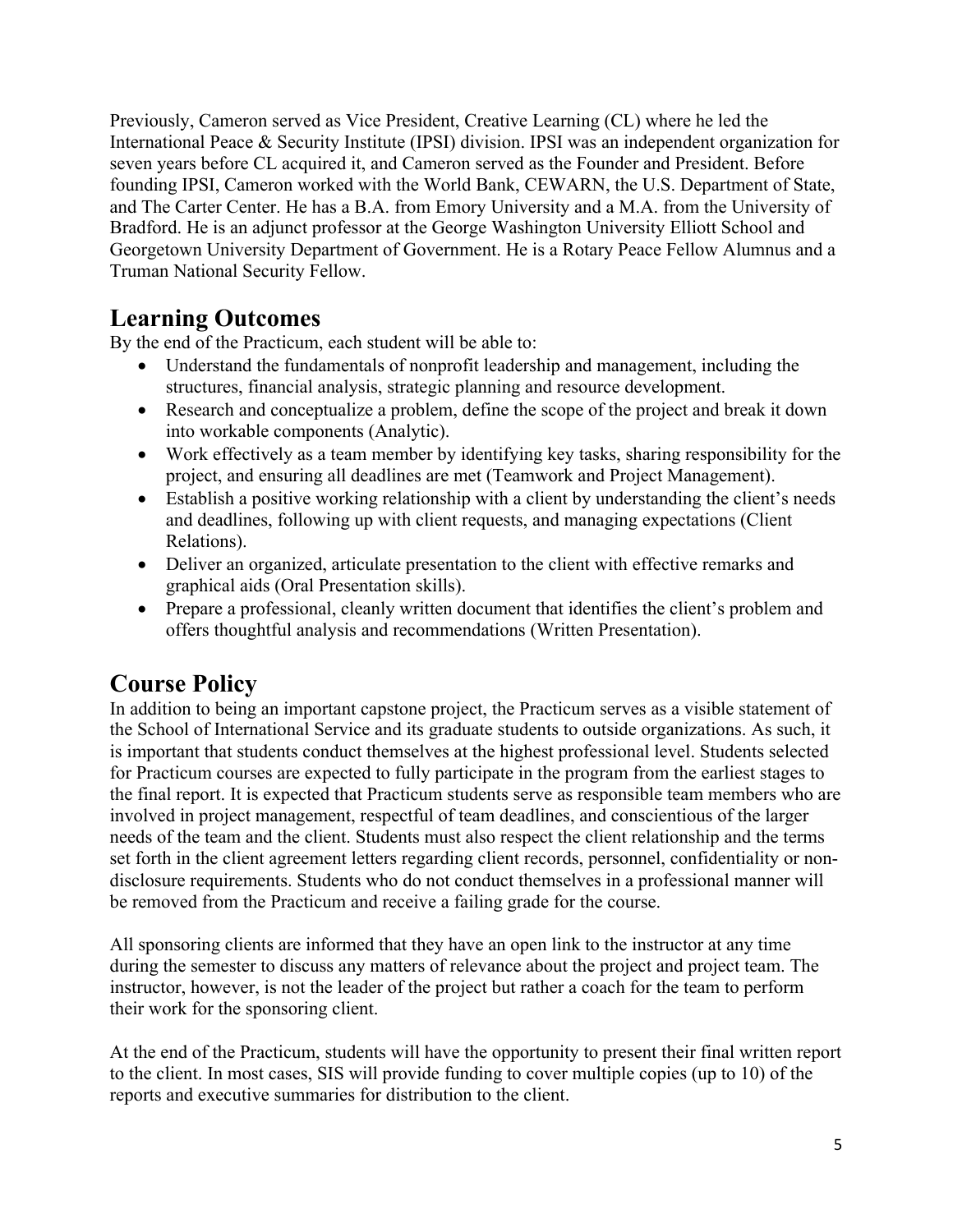# **Role of Instructor**

Unlike most other courses of study, a Practicum involves multiple stakeholders beyond the student and instructor. This situation creates new roles for the instructor:

- To identify client organizations and negotiate the initial terms of each project.
- To design a course of study that will enable students to effectively facilitate their work with client organizations.
- To determine requirements for reporting and project management; to establish criteria for evaluating student and team performance; to set the schedule and deadlines
- To act as the overall coordinator among the client, project team, and the University to maintain these relations in good order.
- To provide added value to the client and to each team in the form of expertise, management, and quality control.
- To serve as a mentor to students as they work through the process of developing and presenting their deliverables through monitoring, feedback, and preparing for a formal presentation.

# **Tools for Collaboration**

Team collaboration methods will be determined by the teams themselves, but normal technology tools will be available.

# **Course Assignments and Grades**

Final grades for the course will be based on class-related assignments (85%) as well as the client's own assessment (15%).

The class-related assignments include the following:

- 1) Individual Contributions class participation and individual assignment (20%). These assignments will be described in greater detail in class, and may include an annotated bibliography, initial briefing paper(s), and assigned planning documents (including client preparation documents). The assignments are due on the dates indicated in the course schedule. Late submissions may result in the reduction by 1/3 of a letter grade for each day it is late. Students who are unable to attend a meeting must let their instructor know ahead of time via email.
- 2) Paper indicating basic understanding of nonprofit management (10%)
- 3) Oral Presentation (20%). Teams must present their practical report to the client, as well as any preliminary presentations requested by the instructor. The oral presentations will include a PowerPoint presentation with effective graphics and data.
- 4) Written Report (25%). The final paper will generally be approximately 25 pages in length, not including a separate 2-page executive summary. The final page count will depend on the client request and approval by the instructor. A separate handout will be provided in the course detailing the report requirements (font, charts, appendices, etc.).
- 5) Team Evaluation of Individual Performance (10%). Each member of the team will also be evaluated by other team members for their contribution to the project. The instructor will provide an evaluation form to all team members near the end of the semester.
- 6) Client Assessment (15%). Each client will be provided with an evaluation form. The clients will evaluate the team based on their communication skills, successful definition and management of the project, and final oral presentation and written report.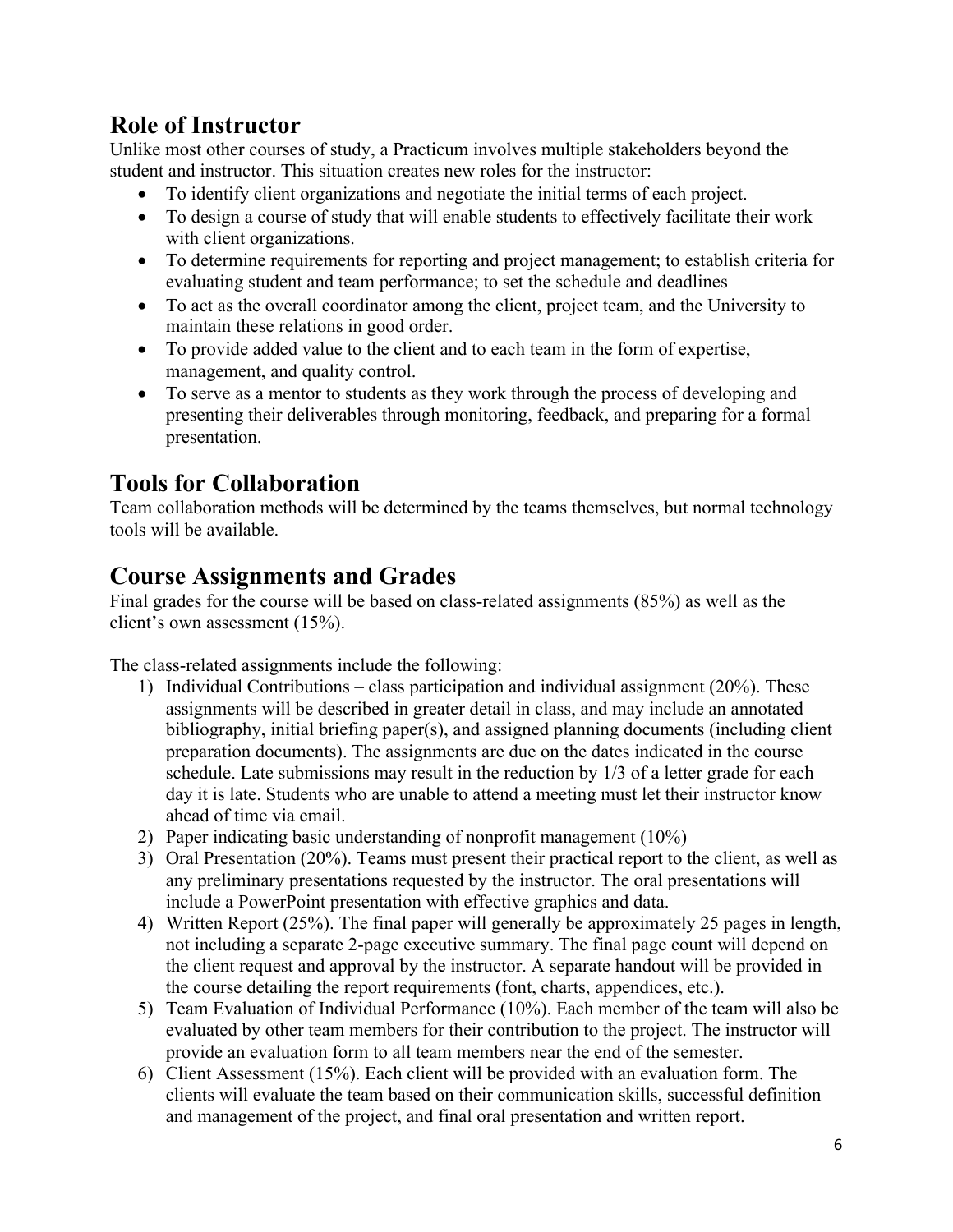Please note that an "A" grade denotes a truly excellent performance and work that is original, insightful, critical, clear, and well-written. It indicates that the team has worked effectively and successfully to martial the talents of each member. A "B" is solid work that is well organized and goes beyond minimum requirements. It reflects a good command of the material, with instances of higher-level thinking and intellectual engagement. It will also indicate the degree to which the team has worked effectively. A "C" reflects a lack of higher-level thinking, intellectual originality, clear organization, and teamwork. A "D" indicates that minimum course requirements were not fully met. An "F" means the minimum course requirements were not met.

### **Recommended Readings**

All students are expected to study the material on the websites for all of the client organizations in order to understand the missions and programs of the organizations and to facilitate class discussion of the clients. Students will also be expected to read the strategic plans, development plans, budgets, financial reports and recent board minutes for their assigned client organizations. In addition, students are highly encouraged to read Peter F. Drucker, *Managing the Non-Profit Organization, Principles and Practices*, Harper Collins, ISBN-10: 0060851147. Additional reading material will be provided in classes, sent by email or available online or for download in PDF format from online resources. Resources of value for the course and for nonprofit leadership include: Independent Sector (an umbrella association on major nonprofit organizations and philanthropies) www.independentsector.org, BoardSource (the National Center for Nonprofit Boards) www.boardsource.org, Council on Foundations (the association of foundations) www.cof.org, Chronicle of Philanthropy (a prominent weekly newspaper of the philanthropic world) www.philanthropy.com. The Foundation Center is a vital resource for identifying foundations that might support NGOs of interest http://foundationcenter.org. InterAction (www.interaction.org), is the primary resource for information on international relief and development NGOs and the Alliance for Peacebuilding (www.allianceforpeacebuilding.org) is the US-based network for conflict prevention and resolution organizations. The Peace and Security Funders Group is a network of donors http://peaceandsecurity.org.

## **Course Schedule**

**Week 1 / January 16**

Background, objectives, expectations, class structure **Resources** NGO structures and operations Board and staff roles and responsibilities NGO financial management basics Budget Balance Sheet P&L Cash Flow

**Week 2 / January 23** Strategic planning Marketing / messaging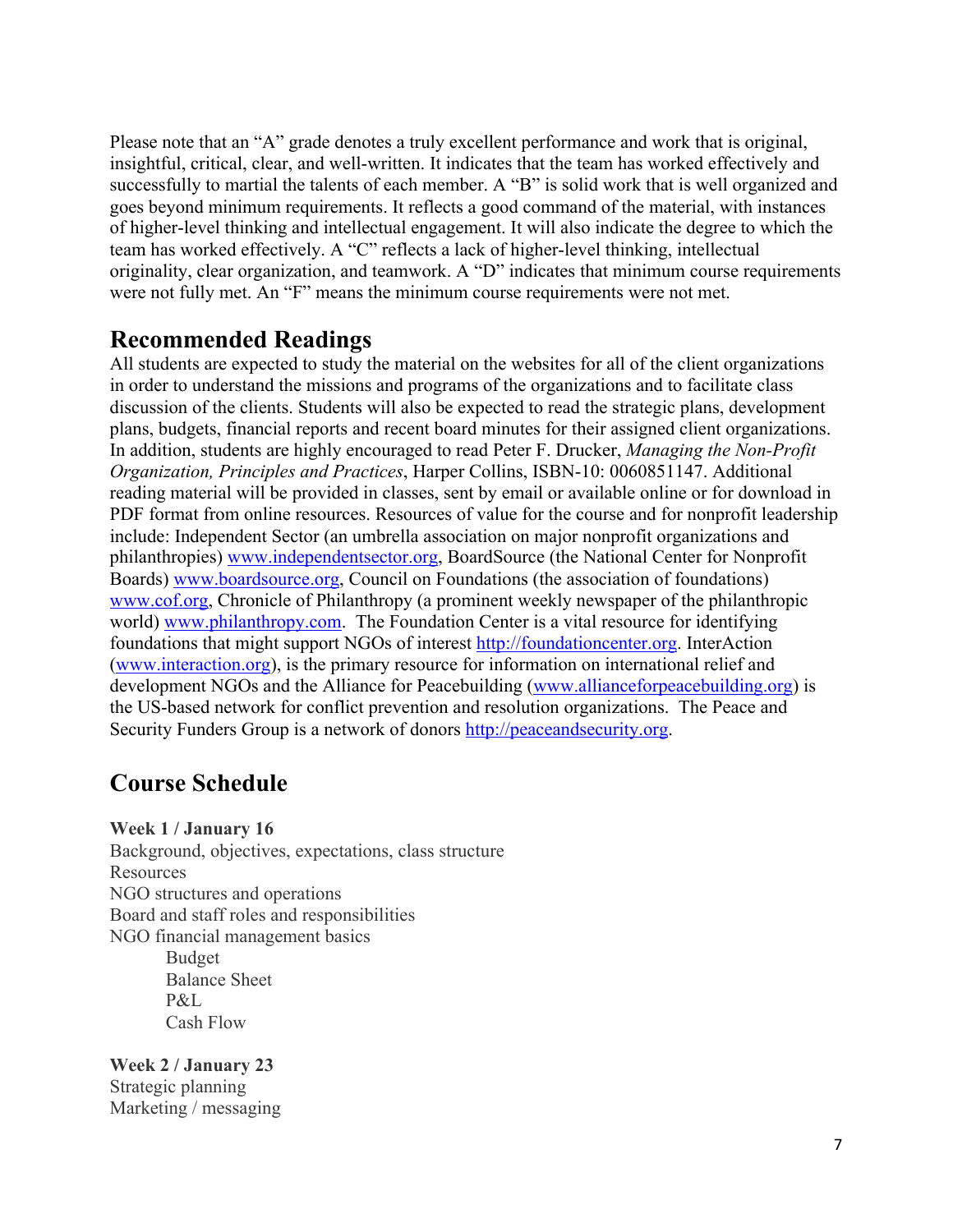Fundraising 101: revenue sources and strategies Donations Grants **Contracts** Fee for service / earned income Determine NGO client assignments

#### **Week 3 / January 30**

External resources Government agencies International organizations Quasi-Governmental organizations Foundations Corporations Individuals Development planning

**Week 4 / February 6** Nonprofit management papers due Develop Scope of Work with Clients (or Terms of Reference)

**Week 5 / February 13** Discuss client observations SWOT analysis

**Week 6 / February 20** Develop team work plans

**Week 7 / February 27** Meet with NGO clients

**Week 8 / March 5** Project progress review

**March 12 Spring Break**

**Week 9 / March 19** Class / Meet with clients

**Week 10 / March 26** Prepare draft reports

**Week 11 / April 2** Review Concepts with Clients

**Week 12 / April 9**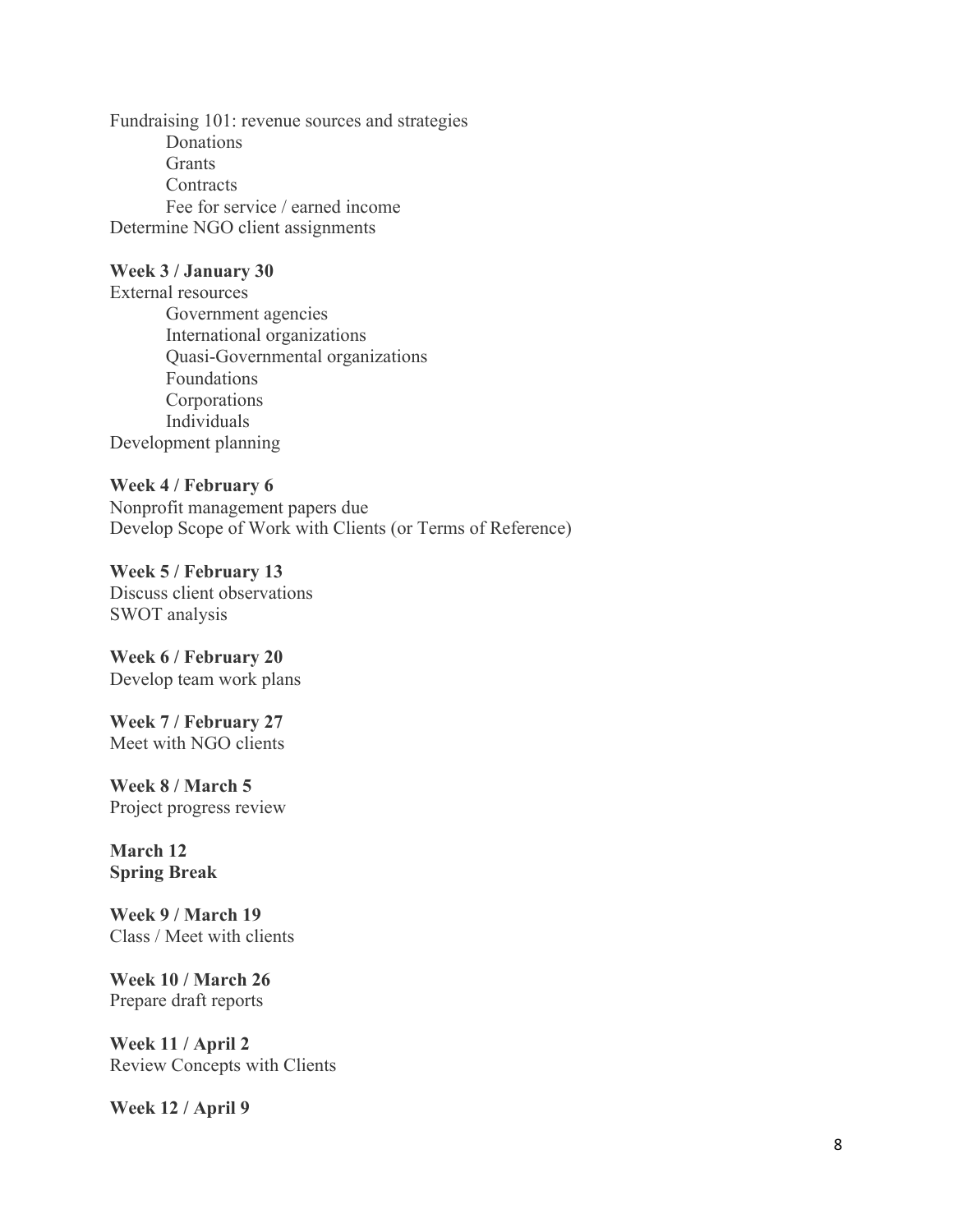Class / review and research, analysis, writing

**Week 13 / April 16** Draft reports due Boot Camp Team preparation of final reports Class oral presentation TBA

**Week 14 / April 23** Written reports due Final presentations to clients (Written and oral) Peer Review

### **American University Resources and Policies**

STUDENTS WITH DISABILITIES

The following notice informs students with disabilities about appropriately requesting accommodations through the Academic Support and Access Center:

If you wish to receive accommodations for a disability, please notify me with a letter from the Academic Support and Access Center. As accommodations are not retroactive, timely notification at the beginning of the semester, if possible, is strongly recommended. To register with a disability or for questions about disability accommodations, contact the Academic Support and Access Center at 202-885-3360 or asac@american.edu, or drop by the ASAC in MGC 243.

### ACADEMIC SUPPORT

The following notice informs students about academic support resources available through the Academic Support and Access Center:

All students may take advantage of the Academic Support and Access Center (ASAC)(MGC 243) for individual academic skills counseling, workshops, Tutoring, peer tutor referrals, and Supplemental Instruction. Additional academic support resources available at AU include the Bender Library, the Department of Literature's Writing Center (located in the Library), the Math Lab in the Department of Mathematics & Statistics, and the Center for Language Exploration, Acquisition, & Research (CLEAR) in Asbury Hall. A more complete list of campus-wide resources is

available in the ASAC.

### ACADEMIC INTEGRITY

The following notice informs students about the American University Academic Integrity Code and their rights and responsibilities under it:

All students are governed by American University's Academic Integrity Code. The Academic Integrity Code details specific violations of ethical conduct that relate to academic integrity. By registering, you have acknowledged your awareness of the Academic Integrity Code, and you are obliged to become familiar with your rights and responsibilities as defined by the code. All of your work (whether oral or written) in this class is governed by the provisions of the Academic Integrity Code. Academic violations include but are not limited to: plagiarism, inappropriate collaboration, dishonesty in examinations whether in class or take-home,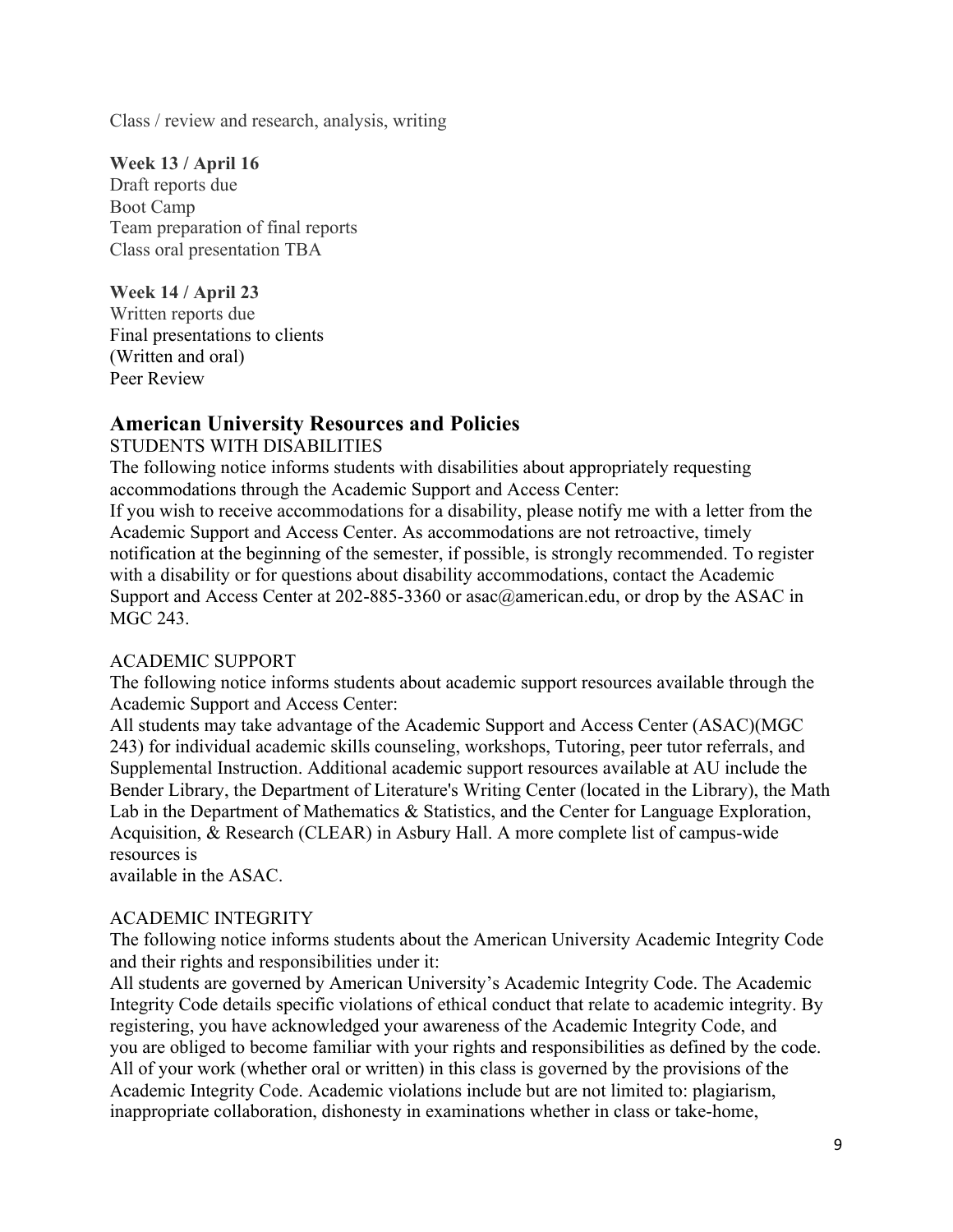dishonesty in papers, work done for one course and submitted to another, deliberate falsification of data, interference with other students' work, and copyright violations. The adjudication process and possible penalties are listed in American University's Academic Integrity Code booklet, which is also available on the American University website. Being a member of this academic community entitles each of us to a wide degree of freedom and the pursuit of scholarly interests; with that freedom, however, comes a responsibility to uphold the high ethical standards of scholarly conduct. Details about the Code can be found on the AU website (www.american.edu/academics/integrity).

### EMERGENCY PREPAREDNESS FOR DISRUPTION OF CLASSES

The following notice informs students about what happens as a result of an unexpected closure of the University due to weather or safety concerns, for example:

In the event of an emergency, American University will implement a plan for meeting the needs of all members of the university community. Should the university be required to close for a period of time, we are committed to ensuring that all aspects of our educational programs will be delivered to our students. These may include altering and extending the duration of the traditional term schedule to complete essential instruction in the traditional format and/or use of distance instructional methods. Specific strategies will vary from class to class, depending on the format of the course and the timing of the emergency. Faculty will communicate class-specific information to students via AU e-mail and Blackboard, while students must inform their faculty immediately of any absence. Students are responsible for checking their AU e-mail regularly and keeping themselves informed of emergencies.

In the event of an emergency, students should refer to the AU Student Portal, the AU Web site (www.prepared.american.edu) and the AU information line at (202) 885-1100 for general university-wide information, as well as contact their faculty and/or respective dean's office for course and school/college-specific information.

### COUNSELING CENTER

The following notice informs students about resources available through the Counseling Center: The Counseling Center (x3500, MGC 214) offers intake and urgent care services, counseling and consultations regarding personal concerns, self-help information, and connections to offcampus mental health resources.

### WRITING CENTER

The following notice informs students about resources available through the Writing Center: The Writing Center (x2291, Bender Library, 1st floor) provides writing consultants to assist students

with writing projects. Students must call to set up a free appointment. See www.american.edu/cas/writing/index.cfm

### CENTER FOR DIVERSITY AND INCLUSION

The following notice informs students about resources available through the Center for Diversity and Inclusion:

The Center for Diversity and Inclusion (x3651, MGC 201) is dedicated to enhancing LGBTQ, Multicultural, First Generation, and Women's experiences on campus and to "advance AU's commitment to respecting & valuing diversity by serving as a resource and liaison to students, staff, and faculty on issues of equity through education, outreach, and advocacy." See